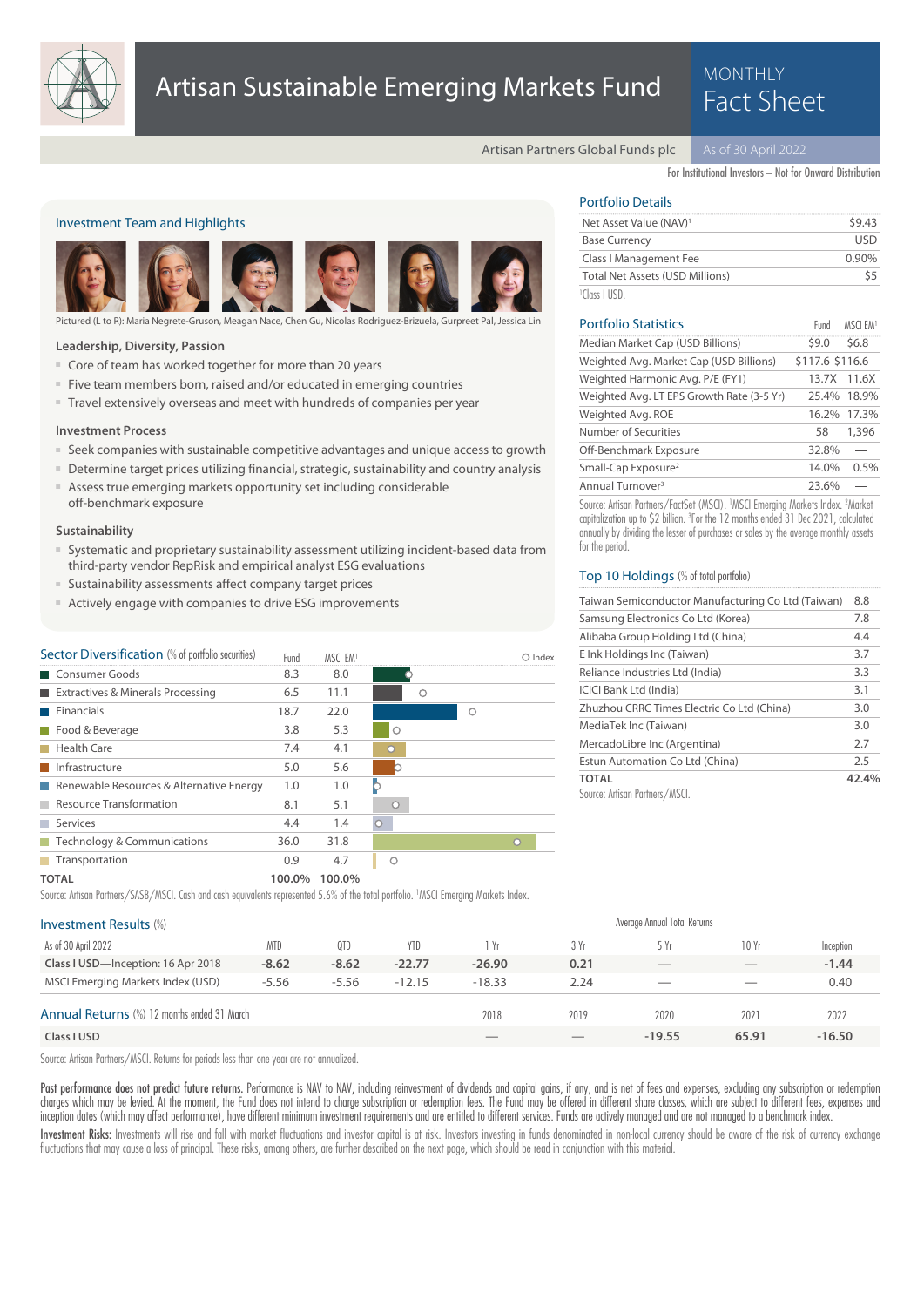# Artisan Sustainable Emerging Markets Fund

# Region/Country Allocation (% of portfolio securities)

| <b>REGION</b>                  | Fund   | MSCI EM <sup>1</sup> |
|--------------------------------|--------|----------------------|
| <b>EMERGING ASIA</b>           | 68.4   | 78.3                 |
| China                          | 21.1   | 30.6                 |
| Taiwan                         | 18.5   | 15.4                 |
| Korea                          | 13.9   | 12.5                 |
| India                          | 10.3   | 13.6                 |
| Indonesia                      | 2.3    | 1.9                  |
| Malaysia                       | 1.5    | 1.5                  |
| Thailand                       | 0.7    | 1.9                  |
| <b>LATIN AMERICA</b>           | 20.1   | 8.4                  |
| Brazil                         | 7.0    | 5.3                  |
| Argentina                      | 6.4    |                      |
| Mexico                         | 3.3    | 2.2                  |
| Chile                          | 1.9    | 0.5                  |
| Peru                           | 1.4    | 0.2                  |
| EUROPE, MIDDLE EAST AND AFRICA | 7.1    | 13.4                 |
| Greece                         | 3.3    | 0.2                  |
| Kazakhstan                     | 1.9    |                      |
| South Africa                   | 1.9    | 3.7                  |
| Russia                         | 0.0    |                      |
| <b>DEVELOPED MARKETS</b>       | 4.4    |                      |
| Netherlands                    | 2.0    |                      |
| Hong Kong                      | 1.9    |                      |
| Singapore                      | 0.5    |                      |
| <b>TOTAL</b>                   | 100.0% | 100.0%               |

Source: Artisan Partners/MSCI. <sup>1</sup>MSCI Emerging Markets Index. Countries held in the index, but not held in the portfolio, are not listed. Portfolio country classifications are defined by the investment team and may differ substantially from MSCI classifications; index country classifications reflect MSCI methodology. Upon request, Artisan Partners will provide the portfolio's country breakdown according to MSCI methodology

## Identifiers

| Class/Currency | ISIN         | SEDOL   | Minimum Investment |
|----------------|--------------|---------|--------------------|
| Class I USD    | IE00BF2VV240 | BF2VV24 | \$500,000          |
| Class I EUR    | IE00BF2VV356 | BF2VV35 | €500,000           |
| Class I GBP    | IE00BF2VV463 | BF2VV46 | £500,000           |
| Class LAUD     | IE00BF2VV133 | BF2VV13 | A\$500,000         |



For more information visit www.artisanpartners.com © 2022 Artisan Partners. All rights reserved.

# Team Leadership

| Portfolio Manager          | Years of Investment Experience |  |  |
|----------------------------|--------------------------------|--|--|
| Maria Negrete-Gruson, CFA  |                                |  |  |
|                            |                                |  |  |
| Meagan Nace, CFA           |                                |  |  |
| Chen Gu, CFA               |                                |  |  |
| Nicolas Rodriguez-Brizuela |                                |  |  |
| <b>Gurpreet Pal</b>        |                                |  |  |
| Jessica Lin, CFA           |                                |  |  |

Current and future portfolio holdings are subject to risk. International investments involve special risks, including currency fluctuation, lower liquidity, different accounting methods and economic and political systems, and higher transaction costs. These risks typically are greater in emerging markets. Such risks include new and rapidly changing political and economic structures, which may cause instability; underdeveloped securities markets; and higher likelihood of high levels of inflation, deflation or currency devaluations. Securities of small- and medium-sized companies tend to have a shorter history of operations, be more volatile and less liquid and may have underperformed securities of large companies during some periods. Investments will rise and fall with market fluctuations and investor capital is at risk. The costs associated with this fund will impact your return over time. These risks, among others, are further described in the Fund Documents.

This is a marketing communication. Further fund details, including risks, fees and expenses, and other information, such as ESG practices, are set out in the current Prospectus, Supplements, Key Investor Information Documents (KIIDs) and other documentation (collectively, the Fund Documents), which can be obtained by calling +44 (0) 207 766 7130 or visiting www.apgfunds-docs.com. Please refer to the Fund Documents and consider all of a fund's characteristics before making any final investment decisions.

Portfolio holdings are displayed in the context of marketing the fund shares and not the marketing of underlying portfolio securities. Securities referenced may not be representative of all portfolio holdings. Securities of the same issuer are aggregated to determine a holding's portfolio weight. Portfolio statistics calculations exclude outlier data and certain securities which lack applicable attributes, such as private securities. Artisan Partners may substitute information from a related security if unavailable for a particular security. This material is as of the date indicated and is subject to change without notice. Totals may not sum due to rounding.

Sector exposure percentages reflect sector designations as currently classified by SICS.

MSCI makes no express or implied warranties or representations and shall have no liability whatsoever with respect to any MSCI data contained herein. The MSCI data may not be further redistributed or used to create indices or financial products. This report is not approved or produced by MSCI.

The Sustainable Industry Classification System (SICS®) is the exclusive intellectual property of Sustainability Accounting Standards Board (SASB). SICS is intended to group companies based on their shared sustainability-related risks and opportunities.

This material is provided for informational purposes without regard to your particular investment needs and shall not be construed as investment or tax advice on which you may rely for your investment decisions. Investors should consult their financial and tax adviser before making investments in order to determine the appropriateness of any investment product discussed herein. In no event shall Artisan Partners have any liability for direct, indirect, special, incidental, punitive, consequential (including, without limitation, lost profits) losses or any other damages resulting from the use of this material.

Artisan Partners Limited Partnership (APLP) is an investment adviser registered with the U.S. Securities and Exchange Commission (SEC). Artisan Partners UK LLP (APUK) is authorized and regulated by the Financial Conduct Authority and is a registered investment adviser with the SEC. APEL Financial Distribution Services Limited (AP Europe) is authorized and regulated by the Central Bank of Ireland. APLP, APUK and AP Europe are collectively, with their parent company and affiliates, referred to as Artisan Partners herein. Artisan Partners is not registered, authorised or eligible for an exemption from registration in all jurisdictions. Therefore, services described herein may not be available in certain jurisdictions. This material does not constitute an offer or solicitation where such actions are not authorised or lawful, and in some cases may only be provided at the initiative of the prospect. Further limitations on the availability of products or services described herein may be imposed.

APLP is the investment manager of Artisan Partners Global Funds Plc (APGF), an umbrella type open-ended investment company with variable capital having segregated liability between its sub-funds, incorporated with limited liability and authorized in Ireland by the Central Bank of Ireland as an Undertaking for Collective Investments in Transferable Securities (UCITS) under registration number 485593. APUK and AP Europe are the distributors for APGF. This material is not intended for use within the US or with any US persons. The Fund shares described herein are not and will not be, registered under the US Securities Act of 1933 and may not be sold to or for the benefit of any US person.

This material is only intended for investors which meet qualifications as institutional investors as defined in the applicable jurisdiction where this material is received, which includes only Professional Clients or Eligible Counterparties as defined by the Markets in Financial Instruments Directive (MiFID) where this material is issued by APUK or AP Europe. This material is not for use by retail investors and may not be reproduced or distributed without Artisan Partners' permission.

In the United Kingdom, issued by APUK, 25 St. James's St., Floor 3, London SW1A 1HA, registered in England and Wales (LLP No. OC351201). Registered office: Reading Bridge House, Floor 4, George St., Reading, Berkshire RG1 8LS. In Ireland, issued by AP Europe, Fitzwilliam Hall, Fitzwilliam Pl, Ste. 202, Dublin 2, D02 T292. Registered office: 70 Sir John Rogerson's Quay, Dublin 2, D02 R296 (Company No. 637966).